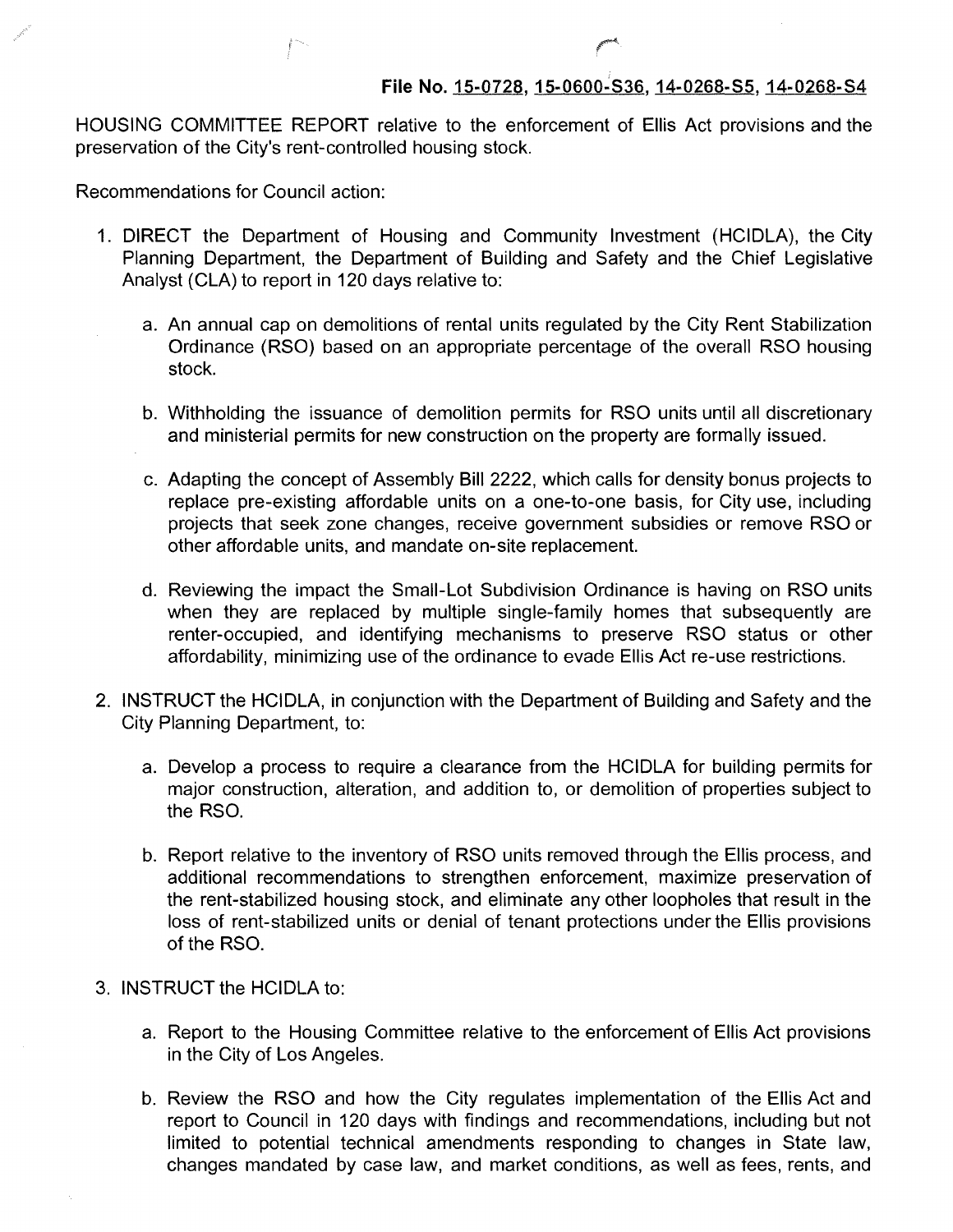amendments to State law that could be pursued.

Fiscal Impact Statement: Neither the City Administrative Officer nor the CLA has completed a financial analysis of this report.

Community Impact Statement: Yes. For: Westside Neighborhood Council Los Feliz Neighborhood Council

## **SUMMARY**

On May 21, 2015, during its budget deliberation, Council instructed HCIDLA to report to the Housing Committee on enforcement activities for the Ellis Act (Council file No. 15-0600-S36). Budget instruction was referred to the Housing Committee for consideration.

On June 10, 2015, Council considered Motion (Koretz - O'Farrell, Council file No. 15-0728) relative to options for preserving the City's rent-controlled housing stock. Motion states recent real estate financial pressures are spurring activity in the multi-family apartment development market. Given a need for additional housing to meet both current and future demand for safe and affordable places to live, the City is looking at various mechanisms for producing more forsale and rental units.

As a matter of housing and planning policy, efforts are underway to target transit station areas and commercial corridors for a substantial portion of this housing production. This would allow the City to take advantage of opportunities for targeted density that does not place as much strain on traffic, air quality, neighborhood preservation, and infrastructure.

However, many development proposals are targeting property with existing residential development already in place. Typically this puts at risk the City's affordable housing stock and dislocates tenants, many of whom cannot afford increased rents. And, with state law placing constraints on which units can be rent-controlled and housing construction subsidy limitations impeding the production of an adequate number of new restricted affordable rental units, the preservation of existing units covered by the City's RSO becomes a policy and pragmatic imperative.

For the purposes of ensuring affordability, diversity, and fairness for the renters who constitute a majority of the City's population, the City should develop mechanisms that preserve as many RSO units as is feasible. Council referred Motion to the Housing Committee for consideration.

On June 10, 2015, Council considered Motion (Koretz - O'Farrel, Council file No. 14-0268-S4) relative to amending the RSO and the City's Ellis Act provisions. Motion states that real estate values in Los Angeles have been rising steadily at rates that have outstripped the rate of economic growth. This trend has had an alarming impact on the rental housing market in the City. Los Angeles has been identified as the least affordable housing market in the United States.

Motion movers go on to state that with more than half of all residents being renters and more former homeowners being added to the market after losing jobs and ownership of their homes, the upward pressure on rents has been tangible. The promise of increasing profitability in the rental market has sparked an increase in application of the state Ellis Act to evict tenants and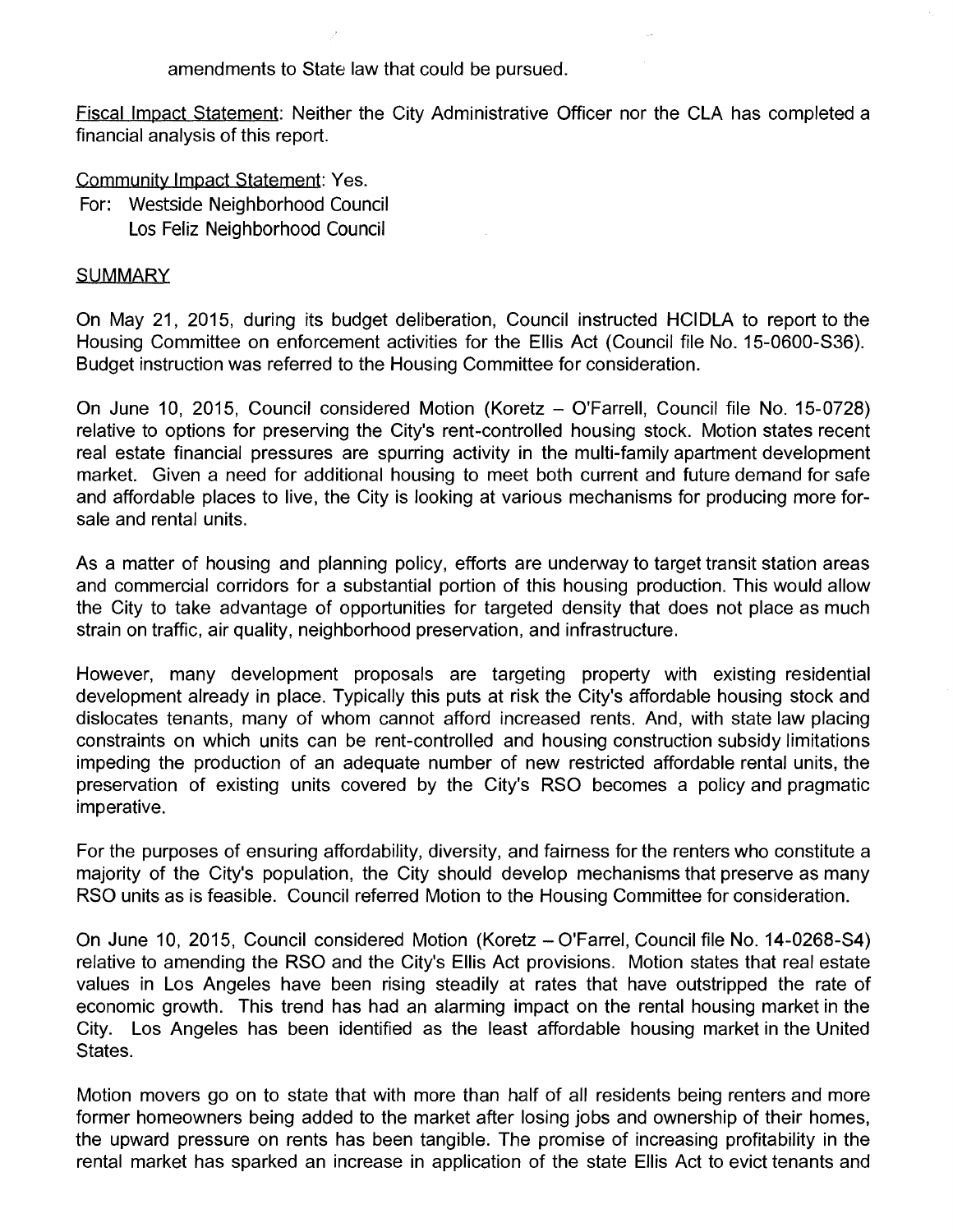take rent-controlled units orf the market so buildings can be demolished and replaced by marketrate rental projects or condominiums. The total number of Ellis Act - impacted units (including those both occupied and vacant) surged by more than 300% from 2013 to 2014, dislocating thousands of tenants who for the most part are severely pressed to locate new places to live that they can afford. At the same time, the City's efforts to prompt construction of new affordable units has been averaging about 1,100 a year for the last decade, well below the 5,000-plus that housing experts suggest are needed to accommodate the need. Most newly built rental housing is aimed at a much pricier market and is completely exempted by state law from any rent control regulation.

The City's RSO was last reviewed in 2011, with a number of technical amendments subsequently being adopted. In the current evolving market, with more RSO units and tenants at risk than in many years, Motion movers believe that the HCIDLA should review the RSO again. Council referred Motion to the Housing Committee for consideration.

On June 30, 2015, Council considered Motion (Cedillo - Bonin, Council file No. 14-0268-S5) relative to developing a process to require a clearance from HCIDLA for building permits for major construction, alteration, and addition to, or demolition of properties subject to the RSO. Motion states that the Ellis Act establishes the right of landlords to withdraw existing housing accommodations, other than guestrooms or efficiency units within a residential hotel, from rent or lease. Local jurisdictions are allowed to adopt regulations controlling the withdrawal process, the return of withdrawn units to the rental market including penalties for return within two years, and the transfer of these constraints to successors in interest.

Motion goes on to state that there is ongoing discussion on how to amend the RSO and the City's Ellis Act provisions to ensure maximum tenant protections and to protect the existing RSO stock of rental units. In the interim, there is an immediate need to ensure that HCIDLA has the resources and the data necessary to adequately monitor RSO properties, specifically those who may invoke Ellis Act provisions. Motion movers believe that that the Department of Building and Safety and the City Planning Department should immediately begin to coordinate with HCIDLA to guarantee proper monitoring of these properties. Council referred Motion to the Housing Committee for consideration.

At its meeting held October 7, 2015, the Housing Committee discussed this matter with HCIDLA staff. The Department representative stated that under current policy, owners of rental property must give notice to tenants no less than 120 prior to removing the property from the rental property market. Longer notification is required for vulnerable tenants such as the disabled and seniors. HCIDLA has already begun to improve internal procedures and administration, as well as coordinating with other City Departments.

During the public comment period, speakers expressed support for the Koretz Motion. It was stated that preserving existing affordable housing units is more desirable than constructing new ones. Concerns were expressed that some property owners are not acting in good faith. Rental units are purposely kept vacant by owners to bypass the City's Ellis provisions and the RSO. It was suggested that the City declare a housing emergency and implement a moratorium on all new evictions under Ellis. A call was made for greater transparency as too much responsibility for compliance becomes the duty of tenants who are often misled by property owners. An apartment owner stated that rental properties will dilapidate if owners cannot afford to invest in needed renovation.